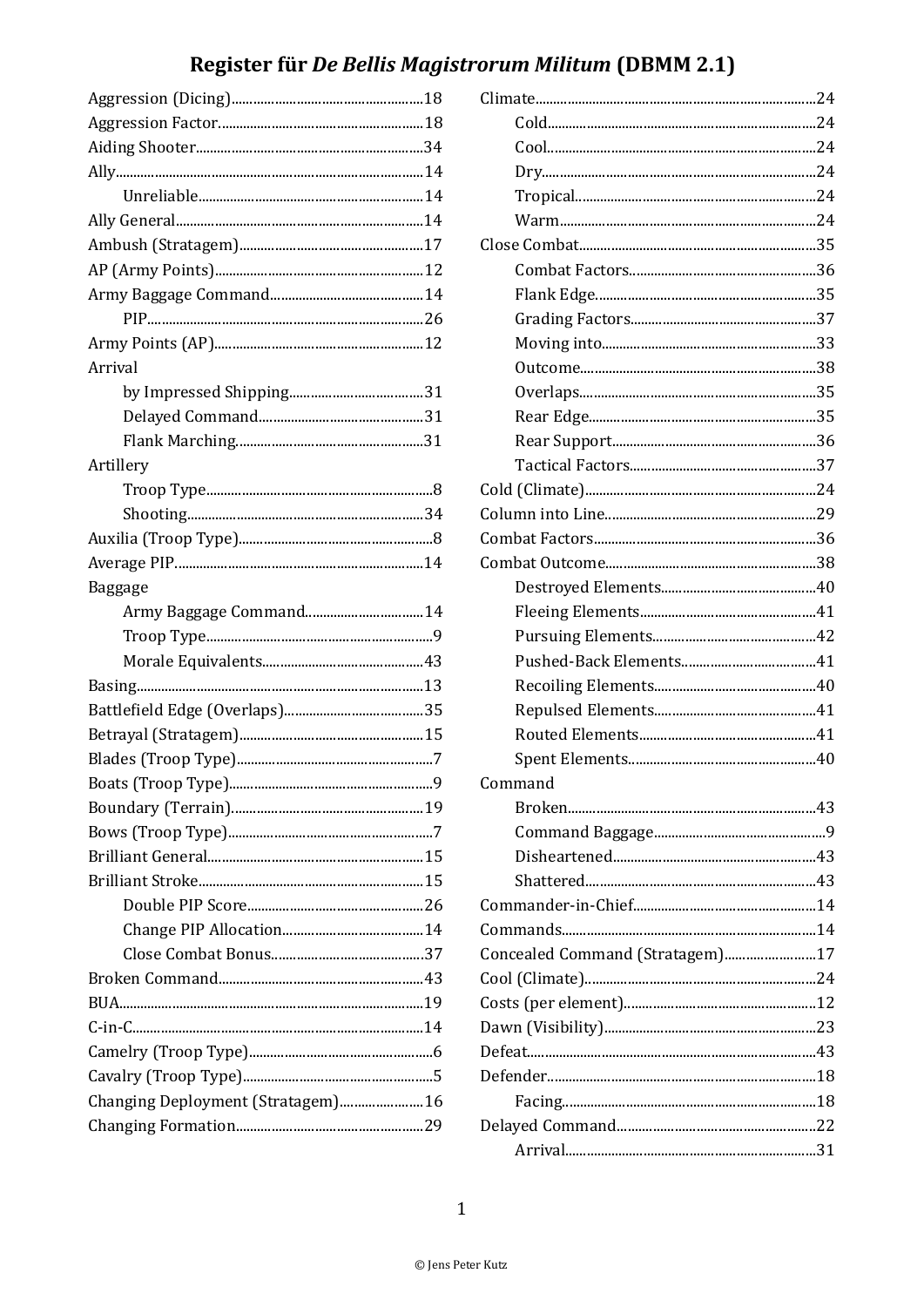| Dicing                               |  |
|--------------------------------------|--|
|                                      |  |
|                                      |  |
|                                      |  |
|                                      |  |
|                                      |  |
| Disguised Troops (Stratagem) 16      |  |
|                                      |  |
|                                      |  |
|                                      |  |
|                                      |  |
|                                      |  |
|                                      |  |
|                                      |  |
|                                      |  |
|                                      |  |
|                                      |  |
|                                      |  |
|                                      |  |
| Element                              |  |
|                                      |  |
|                                      |  |
|                                      |  |
|                                      |  |
|                                      |  |
|                                      |  |
| "End of the World "(Overlaps)35      |  |
| Exaggerating Army Size (Stratagem)16 |  |
|                                      |  |
|                                      |  |
|                                      |  |
| False Reinforcements (Stratagem)16   |  |
|                                      |  |
|                                      |  |
|                                      |  |
|                                      |  |
|                                      |  |
|                                      |  |
|                                      |  |
|                                      |  |
|                                      |  |
|                                      |  |

| Hidden Obstacles (Stratagem) 16 |
|---------------------------------|
|                                 |
|                                 |
|                                 |
|                                 |
| Impressed Shipping (Arrival)31  |
|                                 |
|                                 |
|                                 |
|                                 |
|                                 |
|                                 |
|                                 |
|                                 |
|                                 |
|                                 |
| Line Up                         |
|                                 |
|                                 |
|                                 |
|                                 |
|                                 |